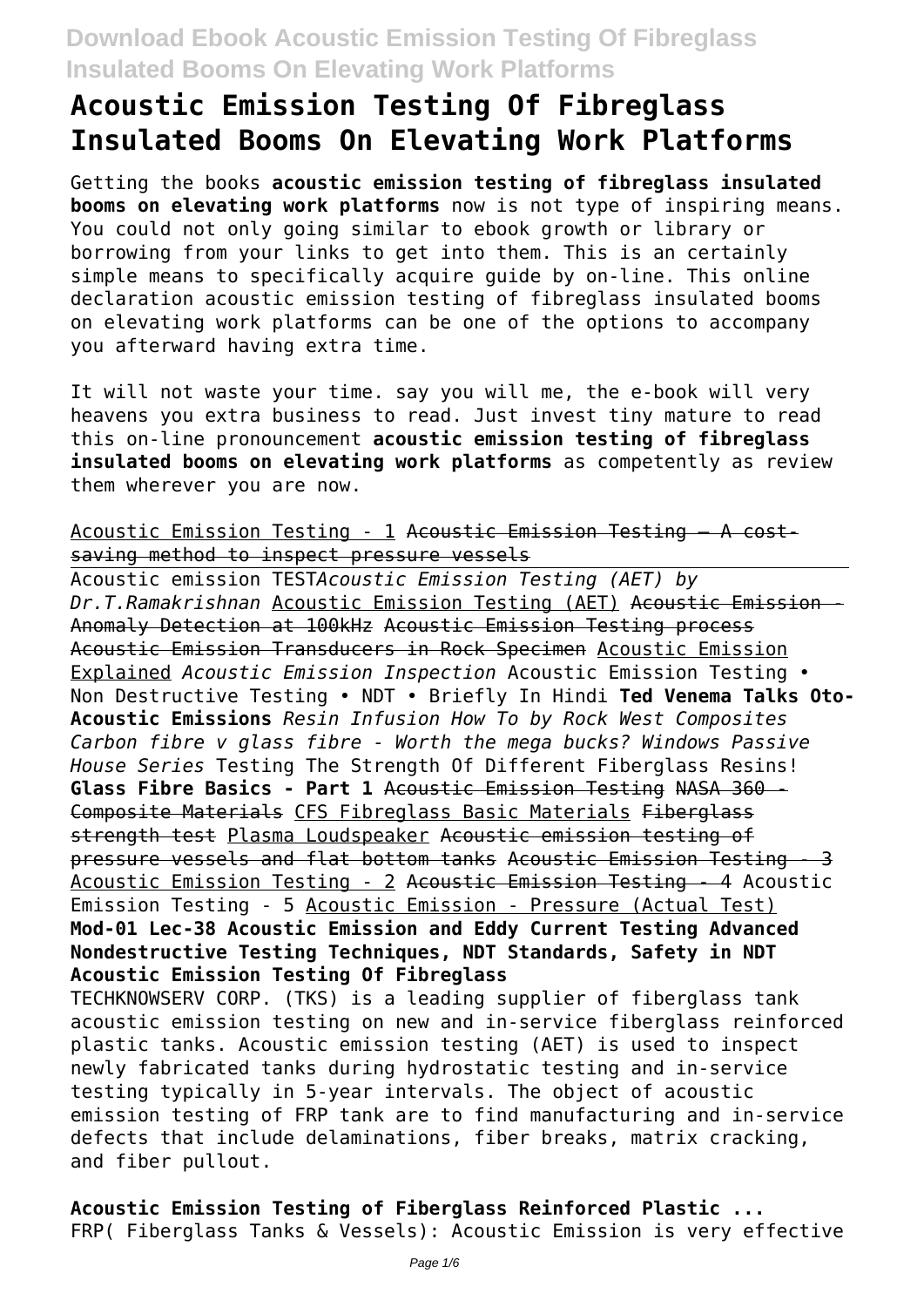for evaluating the structural integrity of FRP vessels tank s and piping. SPI & CARP developed the codes and procedure for AE testing of these vessels and are written into ASTM and ASME code. Testing Involves attaching sensor to monitor for stress areas while filling  $or \dots$ 

#### **ACOUSTIC EMISSION TESTING - What we AE TEST**

Fiberglass Tank Acoustic Emission Testing. Acoustic emission testing of fiberglass reinforced plastic (FRP) tanks is performed postfabrication and in-service. The tests are performed to ASTM E1067-07: Standard Practice for Acoustic Emission of Fiberglass Reinforced Plastic Resin (FRP) Tanks/Vessels.

#### **Fiberglass Tank Inspection - Non Destructive Testing**

Bing: Acoustic Emission Testing Of Fibreglass Acoustic Emission Testing (AET) is a nondestructive testing method to detect flaws and assess structural integrity of materials. Test procedures include a dynamic environment and in the case of aerial lifts, the device is put under a predetermined load to inspect the fiberglass boom and metal ...

### **Acoustic Emission Testing Of Fibreglass Insulated Booms On ...**

This Standard describes a procedure for acoustic emission (AE) testing of elevating work platforms (EWPs) incorporating fibreglassinsulated reinforced plastic (FRP) booms. The acoustic emission test method is used to establish the structural integrity of the boom by detecting and locating any acoustic emission source areas.

### **AS 4748-2001 (R2017) | Acoustic emission testing of ...**

Acoustic emission examination is used to detect and locate damage accumulation and development in FRP structures under stress. When suitable methods of data analysis and criteria are developed, it is also possible to identify failure mechanisms, assess flaws and in certain cases predict failure. 2.

### **Standard Procedure for Acoustic Emission Examination of ...**

Acoustic Emission (AE) testing is a cost-effective and sensitive method for assessing the condition of pressurised systems and load bearing structures. This method of non-destructive testing can often be performed on plant and structures while still in operation, as this provides adequate loading for propagation of defects and the associated creation of acoustic emissions.

### **ATTAR - Condition Monitoring - Acoustic Emission testing**

The term acoustic emission testing (AET) refers to the process of detecting and recording AE using specialized equipment. AET is a type of nondestructive test (NDT) that has various uses, including ensuring the structural integrity of vessels, monitoring weld quality and more.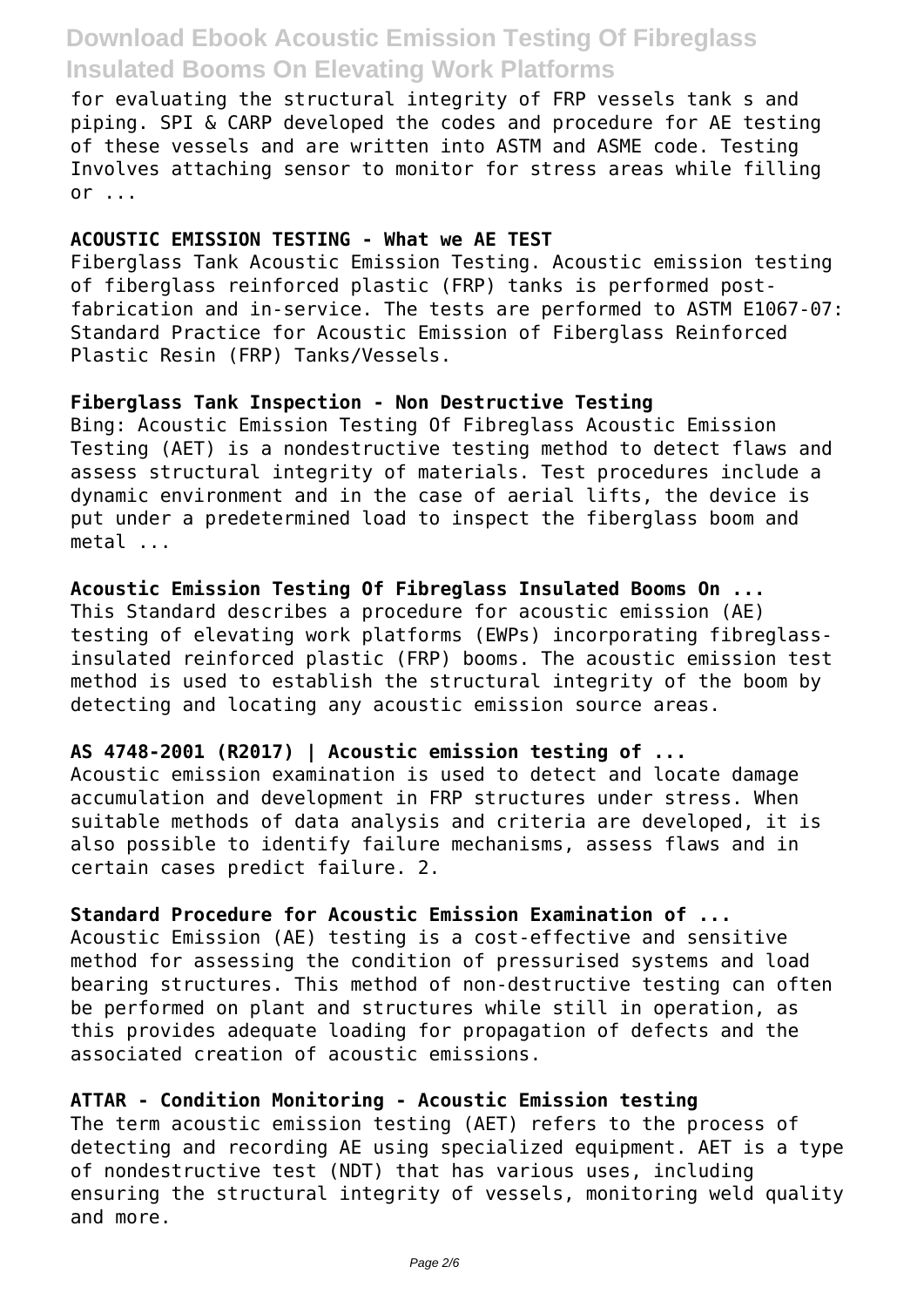**How does Acoustic Emission Testing work? | Guide to AET** Acoustic Emission Testing. Introduction to Acoustic Emission Testing. Acoustic Emission (AE) refers to the generation of transient elastic waves produced by a sudden redistribution of stress in a material. When a structure is subjected to an external stimulus (change in pressure, load, or temperature), localized sources trigger the release of energy, in the form of stress waves, which propagate to the surface and are recorded by sensors.

#### **Acoustic Emission Testing - nde-ed.org**

In composites, acoustic emissions are generated by cracking of the matrix, debonding of the matrix from the fibers, laminate separation, and breakage of the fibers. Acoustic emission generated...

#### **(PDF) Acoustic Emission Testing of Fiber Reinforced Plastics**

with other utilities that periodic testing of fiberglass booms using acoustic emission techniques was the current state of the art. Figure 5 shows an aerial truck undergoing AE examination as part of a routine program of scheduled maintenance. Aside from visual examination and acoustic emission, no other testing technique was presently employed to

#### **Emission Monitoring of Fiberglass Boom**

Acoustic emission testing is a structural health monitoring technique with a wide range of applications. Several structural components in various renewable energy systems, for example wind turbine blades made of fibre reinforced plastics, towers, foundation, tidal turbine blades, wave energy harvesting systems, pressure vessels in concentrated solar power plants and many others, can be monitored using acoustic emission.

#### **Acoustic Emission Testing - an overview | ScienceDirect Topics**

AE Testing of Pressure Vessels (1)Nondestructive Testing Handbook, volume 6 "Acoustic Emission Testing", Third Edition, ASNT. Pressure Policy for a New Vessel(1) Example of Transducers Distribution on Vessel's Surface(1) Typical Results Representation of Acoustic Emission Testing(1) 6/3/2014 Hareesha N G, Dept of Aero Engg, DSCE 34 35.

#### **Acoustic Emission testing - SlideShare**

Acoustic Emission Testing is a qualitative NDT method. It differs from most other nondestructive testing (NDT) methods in two key respects. First, the signal has its origin in the material itself, not in an external source. Second, acoustic emission detects movement, while most other methods detect existing geometrical discontinuities.

# **Introduction to Acoustic emission testing | World Of NDT**

Acoustic Emission Testing generally requires loading of a vessel or piping by filling or a pressure increase for detection of cracks and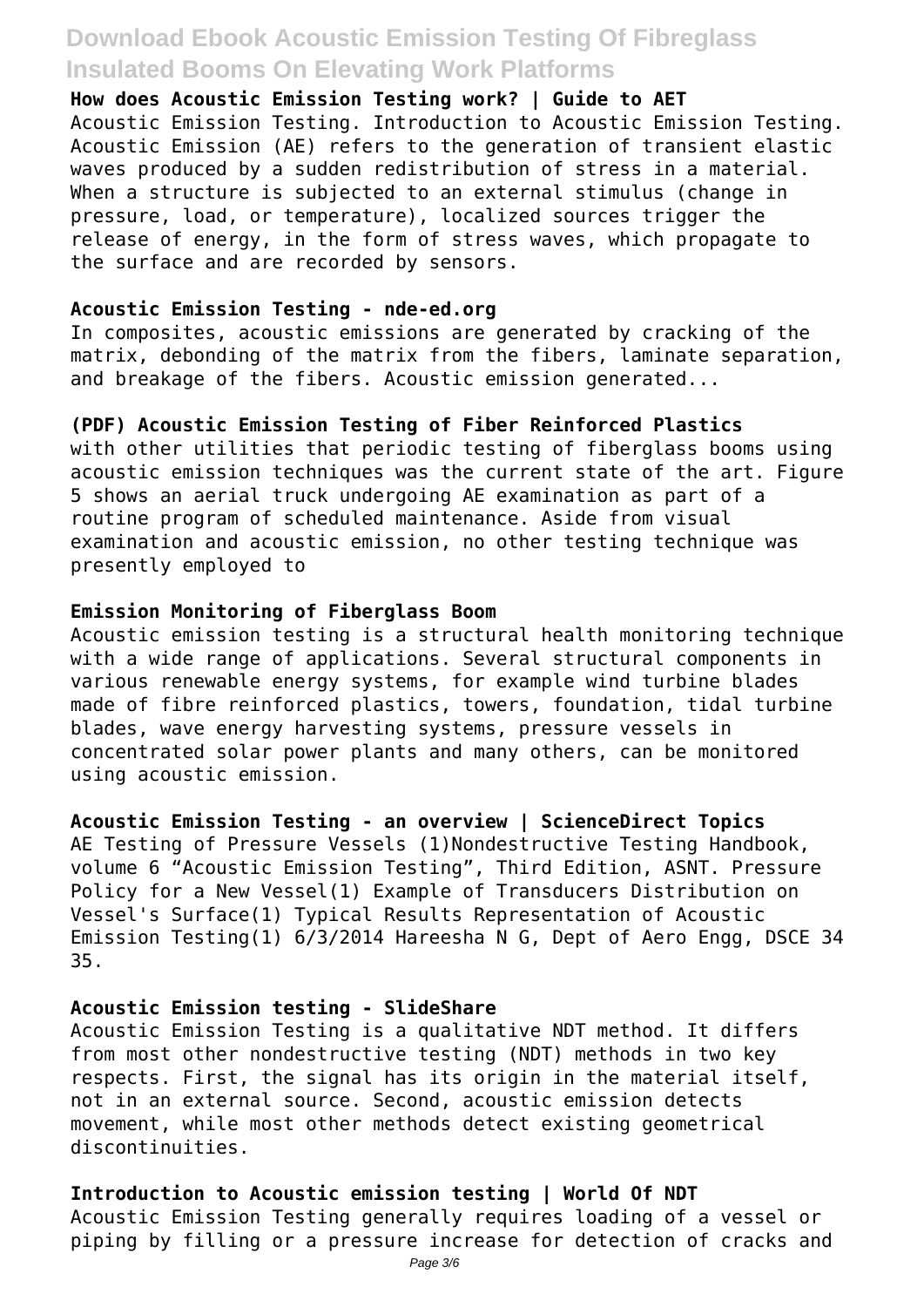other defects. For most in-service equipment, the requirement is to increase the pressure or level by 5% to 10% over the operating level while monitoring and recording AE activity.

#### **Acoustic Emission | Irisndt United Kingdom Site**

Ativitavas, N, Fowler, T, Pothisiri, T. Acoustic emission characteristics of pultruded fiber reinforced plastics under uniaxial tensile stress. In: Proceedings of European WG on AE, Berlin, 15–17 September 2004, pp. 447 – 454. Berlin: The European Working Group on Acoustic Emission. Google Scholar

#### **Acoustic emission-based study to characterize the ...**

This study aims to adopt the acoustic emission (AE) technique to evaluate the reinforcing effect of basalt and steel fibers on the fracture resistance of asphalt concrete (AC) under indirect tension (IDT) testing at low temperature. Control asphalt concrete (CAC) with no fibers was also tested for comparison. The AE counts and durations were recorded and analyzed to characterize the fracture processes of basalt fiber reinforced asphalt concretes (BFRAC) and steel fiber reinforced asphalt ...

**Acoustic Emission-Based Reinforcement Evaluation of Basalt ...** The acoustic emission amplitude ranges for the matrix cracking, delamination, interface failure and fiber breakage are about 50–60 dB, 60–80 dB, 50–70 dB and 80–90 dB respectively, which are basically consistent with the below 60 dB, 60–85 dB, 30–45 dB and 80–97 dB on the self-reinforced polyethylene composites by Zhuang and Yan and 40–55 dB, 65–85 dB, 60–65 dB and 85–95 dB on the glass/polypropelene composite by Barre and Benzeggagh . The main difference may lie in ...

**A study on the failure mechanisms of carbon fiber/epoxy ...** To remove the moratorium and continue using FRP vessels, a nondestructive testing (NDT) method was required to evaluate the structure of the FRP and ensure that the final commissioning steps of hydrotesting and proof testing did not cause any damage. In the 1970s, investigation started of Acoustic Emission (AE) as a test method.

Alabama Power Company started AE Testing in 1983, after suffering a catastrophic failure of a fiberglass boom. As with most new technology we felt some skepticism but were soon sold on this new method of listening inside the fiberglass components This paper will give the details of our testing program as it started and discuss the changes that have taken place over the past seven years. It will include statistics concerning the number of failures and the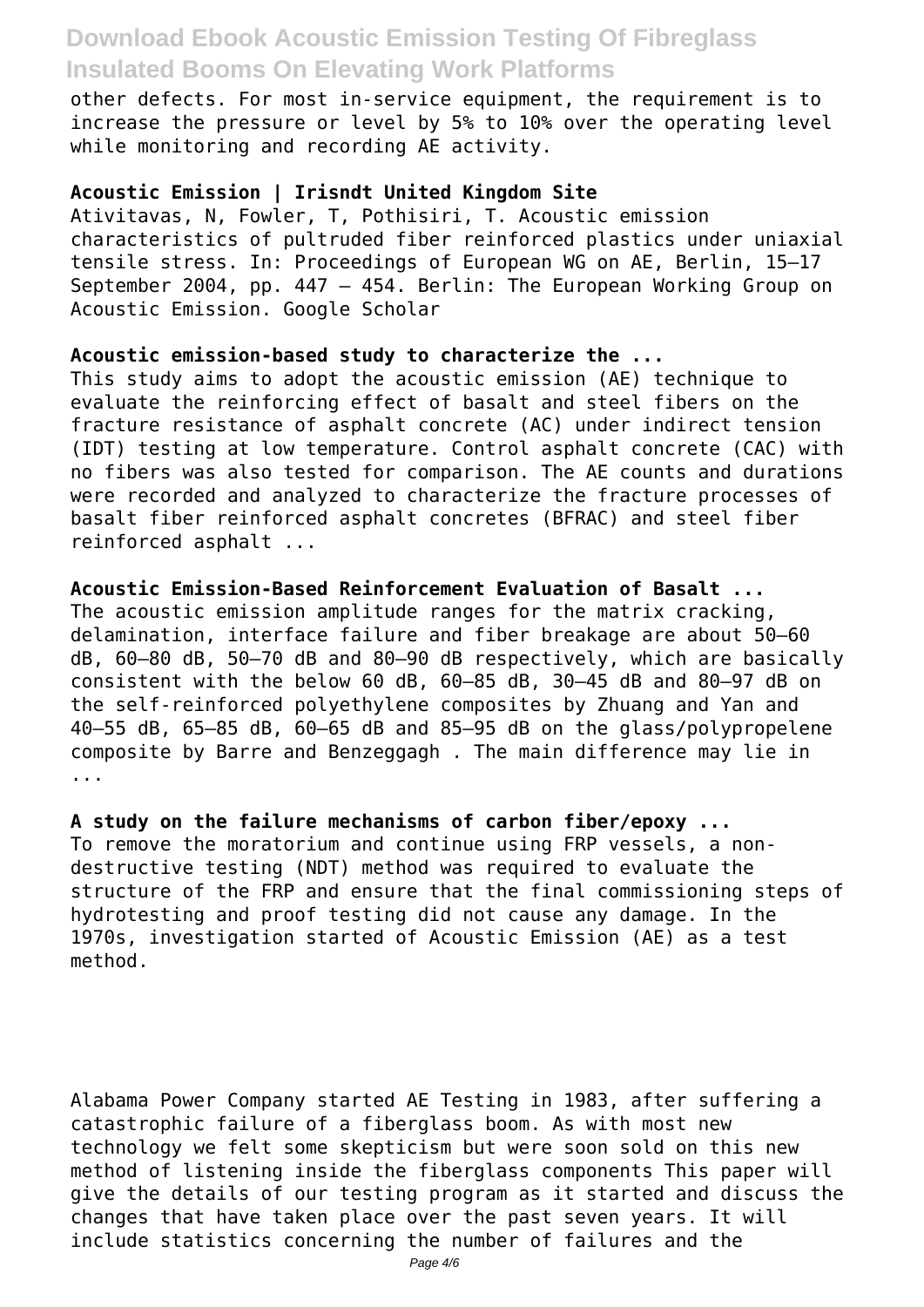percentage of the fleet that failed (9% 1983, less than 1% 1990). The paper will discuss the improvement in the mechanics condition of our fleet as a direct result of the AE Testing Program as we see it. Included in the paper will be at least two case histories of booms that failed the AE Test and the final solution. It will also cover what we feel is the actual value of our AE Testing Program as it has not only given us a safer fleet but has also reduced our maintenance costs by detecting problems while they are in the early stages, allowing us to make minor repairs rather than finding the defects after they have developed into a major repair. Today we require that all new equipment pass an acoustic emission test prior to acceptance by us. By the use of acoustic emission testing we have been able to improve our preventive maintenance program with the focus on areas of concern. We know and understand more about the unique characteristics of fiberglass and steel components through the use of AE Testing.

In some cases, acoustic emission testing is a convenient way of checking a vessel for invisible structural faults; in other cases the method is inappropriate for various reasons. This book sets out to help in deciding whether acoustic emission testing is the right method for a particular problem.

Sixteen papers originally presented at the symposium of the same name held on January 22-23, 1998 explore the use of acoustic emission (AE) for the location and evaluation of materials strengths and faults in a variety of industrial applications. Specific topics include the characterization of focal

Acoustic emission (AE) nondestructive testing was used to monitor fiberglass/epoxy I-beams. The experiment consisted of loading the Ibeams in cantilever fashion with a hydraulic ram. While testing, AE waveforms were collected from the onset of loading to failure. After acquisition, the AE data from each test were filtered to include only data collected up to 50 % of the theoretical ultimate load for further analysis.

"Written by engineers for engineers (with over 150 International Editorial Advisory Board members),this highly lauded resource provides up-to-the-minute information on the chemical processes, methods, practices, products, and standards in the chemical, and related, industries. "